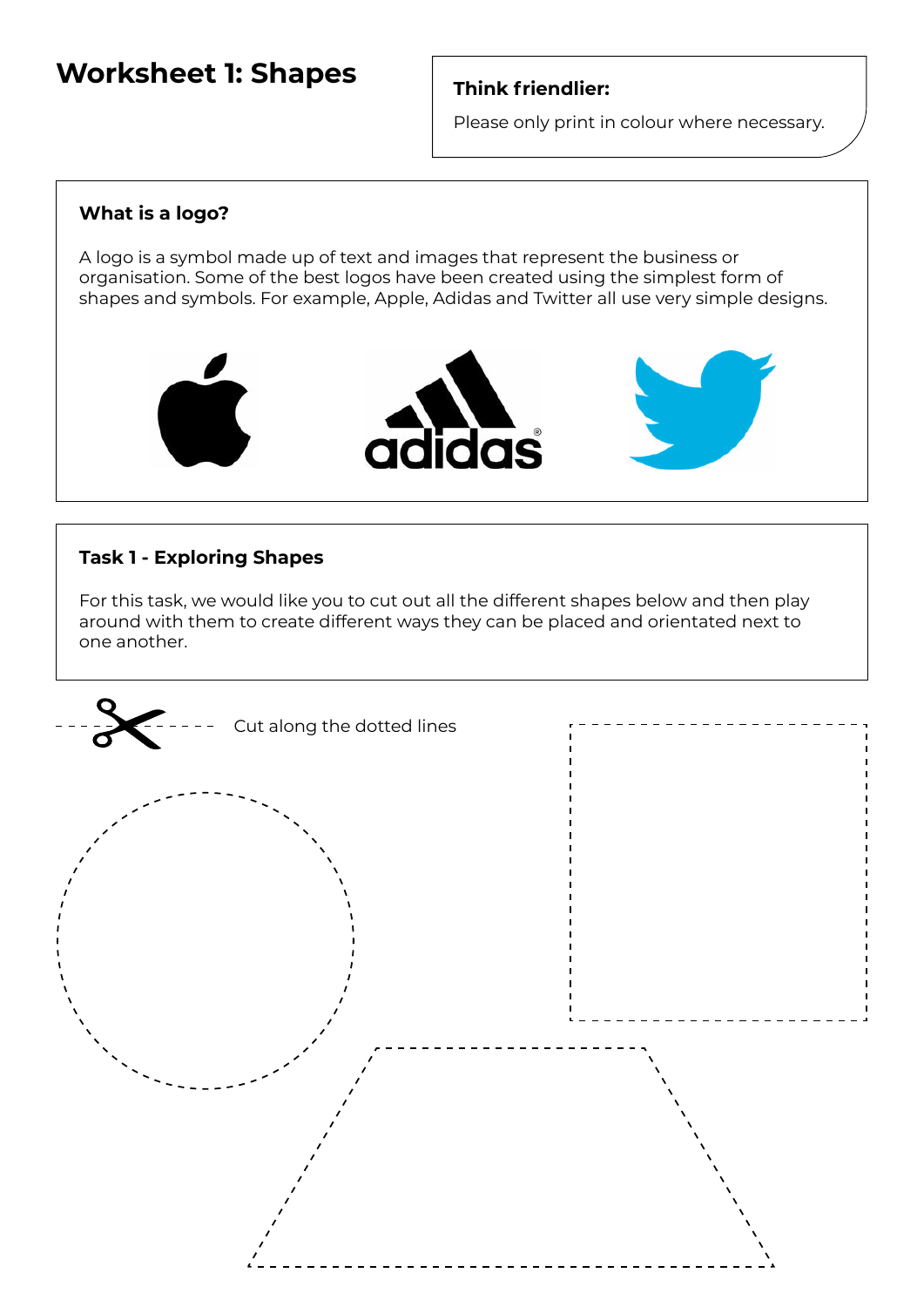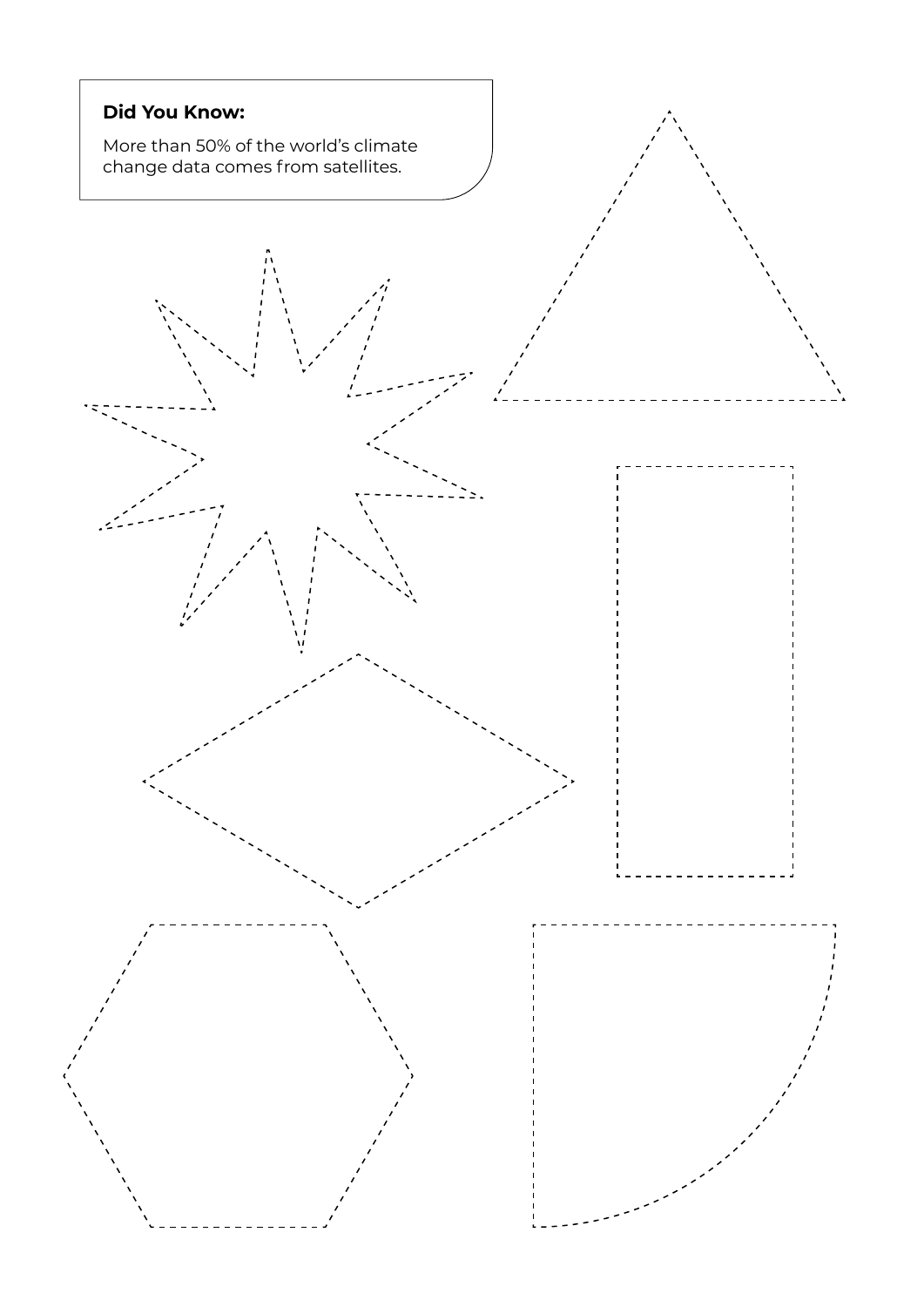## **Task 2 - Creating your logo**

We'd like you to design your own logo for Kernow Sat-1 using simplistic bold shapes.

Here are some things we'd like you to think about when creating your logo (There are no right or wrong answers to these questions):

- **• What comes to mind when you think of Cornwall?**
- **• What would a Cornish pasty look like in it's simplest form?**
- **• What would a Cornish chough look like in it's simplest form?**
- **• What would Truro Cathedral look like in it's simplest form?**
- **• Look out the window, what do you see that you could make into it's simplest form?**

If you are struggling with ideas, look back at the work you created from task 1 and also use the example below to help.

## **Example**

This example shows how a Cornish engine house can be broken down into simple bold shapes. This could then be used within a logo design.



## **Logo example**

This example shows how you can turn an image of a cow into a very simple logo design.



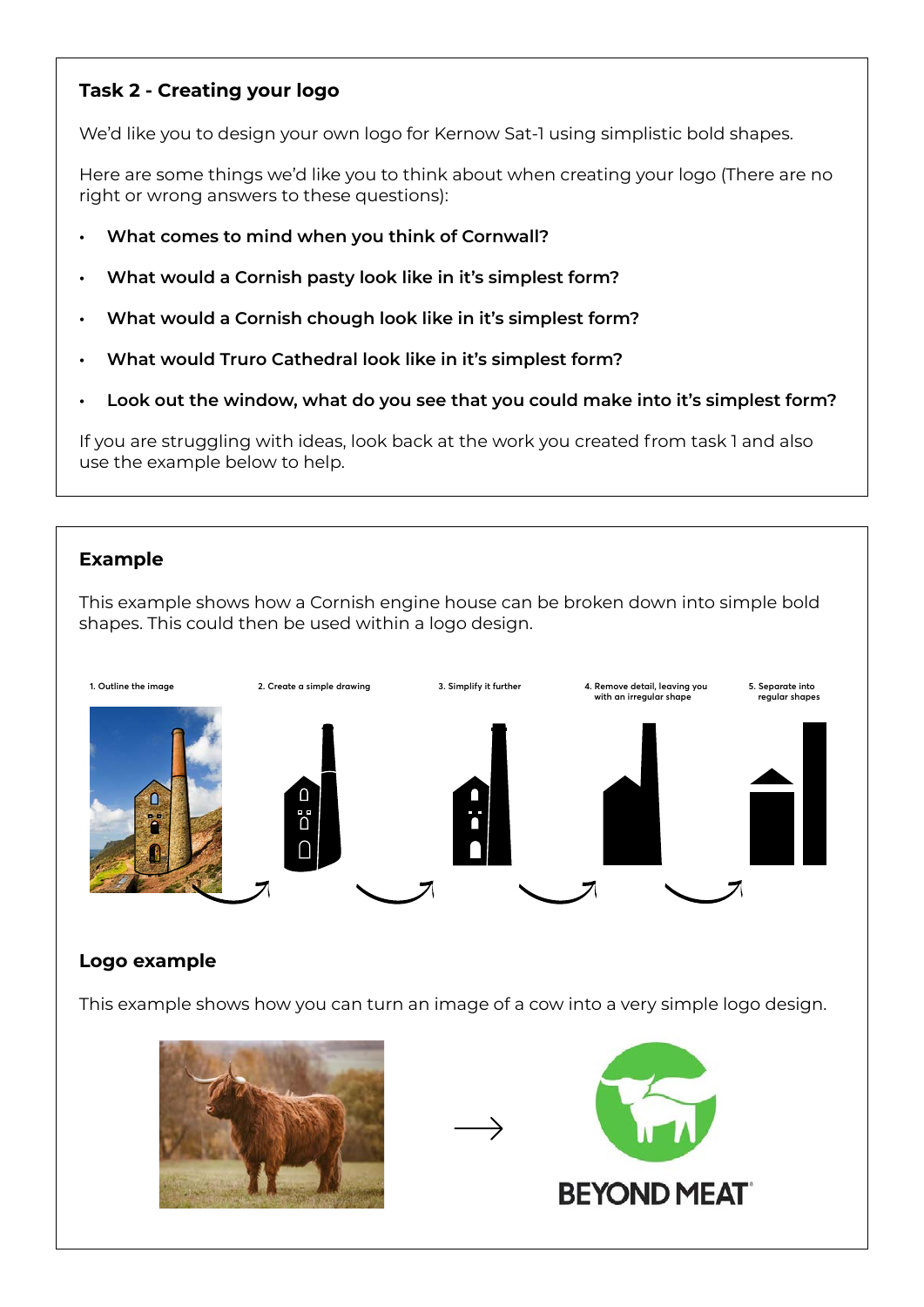## **Start designing!**

#### **Think friendlier:**

We encourage you all to be more sustainable when creating your designs:

**Try and use less paper!**

- **Can you use both sides of the sheet of paper**
- **Can you use the same piece twice or could one of your class mates use it?**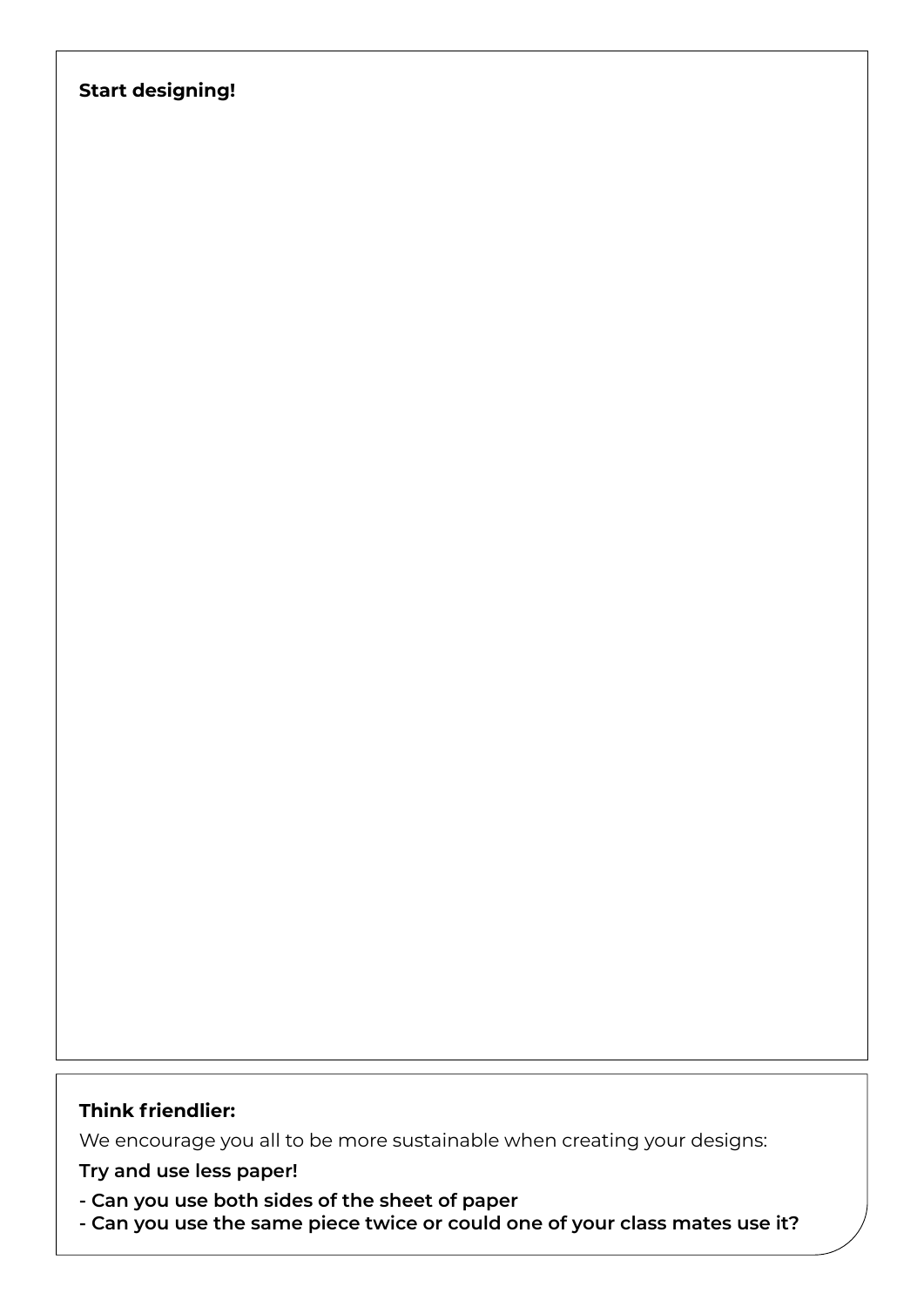# **Worksheet 2: Colour**

## **Think friendlier:**

Can you minimise the amount of black you use in your design as it is more harmful to the enviroment when printed.



# **Colour Wheel**

There are 12 main colours on the colour wheel, these can be divided into primary, secondary and tertiary colours.

Primary colours: The primary colours are colours that can't be mixed from other colours. There are three primary colours: red, yellow, and blue.

Secondary colours: The secondary colours are purple (red mixed with blue), orange (red mixed with yellow), and green (yellow mixed with blue).

Tertiary colours: The tertiary colours are red-orange, yellow-orange, yellow-green, blue-green, blue-violet, and red-violet.

#### **Warm and cool colours**

The colour wheel can also be divided into warm and cool colours. The warmth or coolness of a colour is also known as its colour temperature. The colour combinations found on a colour wheel often have a balance of warm and cool colours.

Different colour temperatures can evoke different feelings, for example, warm colours are said to bring to mind cosiness and energy, while cool colours are associated with serenity and isolation.

## **Task 1 - Colour association**

For this task we have giving you a list of different colours. We would like you to come up with 1-3 different emotions that you feel when you think of that colour.

For example:

**Blue - calming, relaxing, peaceful**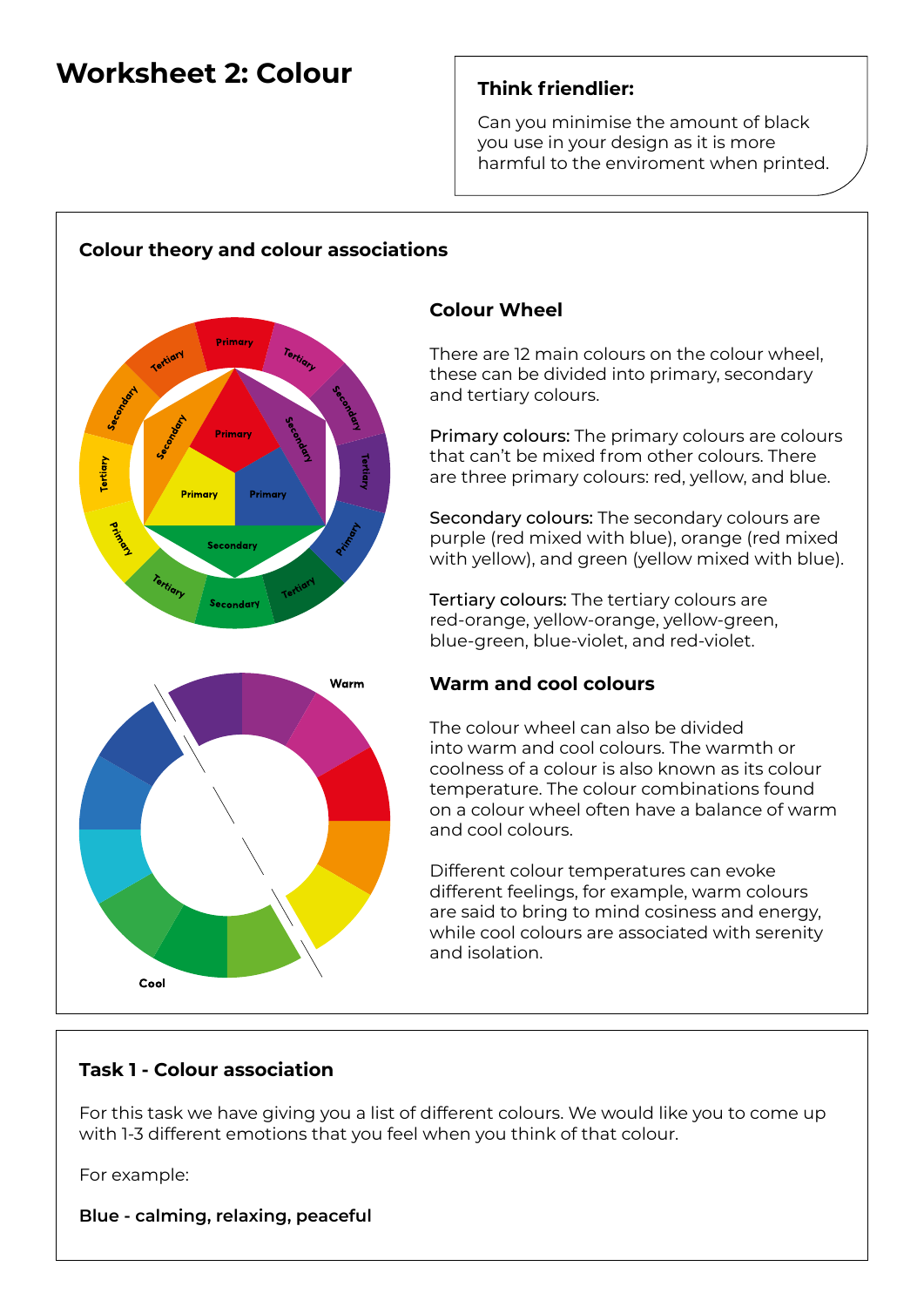| <b>Red</b>    | <u> 1980 - Andrea State Barbara, política establece</u> |  |
|---------------|---------------------------------------------------------|--|
|               |                                                         |  |
| Yellow        |                                                         |  |
|               |                                                         |  |
| <b>Blue</b>   |                                                         |  |
|               |                                                         |  |
|               |                                                         |  |
| <b>Green</b>  |                                                         |  |
| <b>Purple</b> | <u> 1990 - Johann Barbara, martxa amerikan</u>          |  |
|               |                                                         |  |
| <b>Pink</b>   | <u> 1989 - Jan Barbara Barbara, política establece</u>  |  |
|               |                                                         |  |
| <b>Orange</b> |                                                         |  |
| <b>Brown</b>  |                                                         |  |
|               |                                                         |  |
| <b>Black</b>  |                                                         |  |
|               |                                                         |  |
| <b>White</b>  |                                                         |  |
| <b>Grey</b>   |                                                         |  |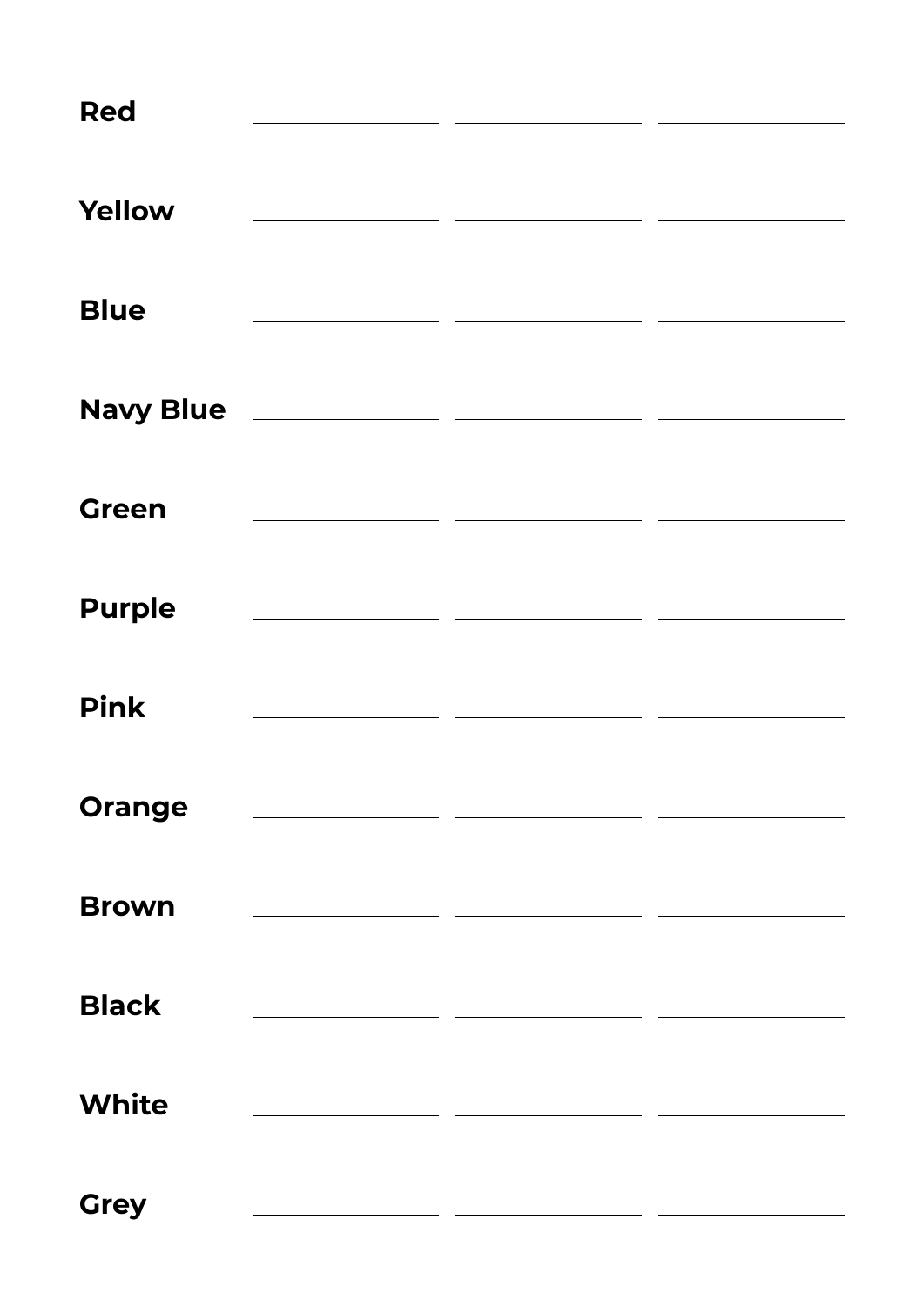## **Task 2 - Creating your own colour palette**

We'd like you to come up with six colours to create your own colour palette for Kernow Sat-1. This colour palette should reflect both Cornwall and Space.

Here are some things we'd like you to think about when creating your colour palette. (There are no right or wrong answers to these questions):

#### **• What colours do you associate with Cornwall?**

#### **• What colours do you associate with Space?**

For each of your chosen six colours, we'd like you to write a short line explaining why you have included it within your colour palette.

If you are struggling with ideas, look back at the work you created from task 1 and look at some of these famous designer's logos to help.

#### **Examples**

Arron Draplin - Graphic designer



#### **Did You Know:**

Spaceport Cornwall has increased biodiversity by 10% on-site and is introducing a site-wide decarbonisation plan.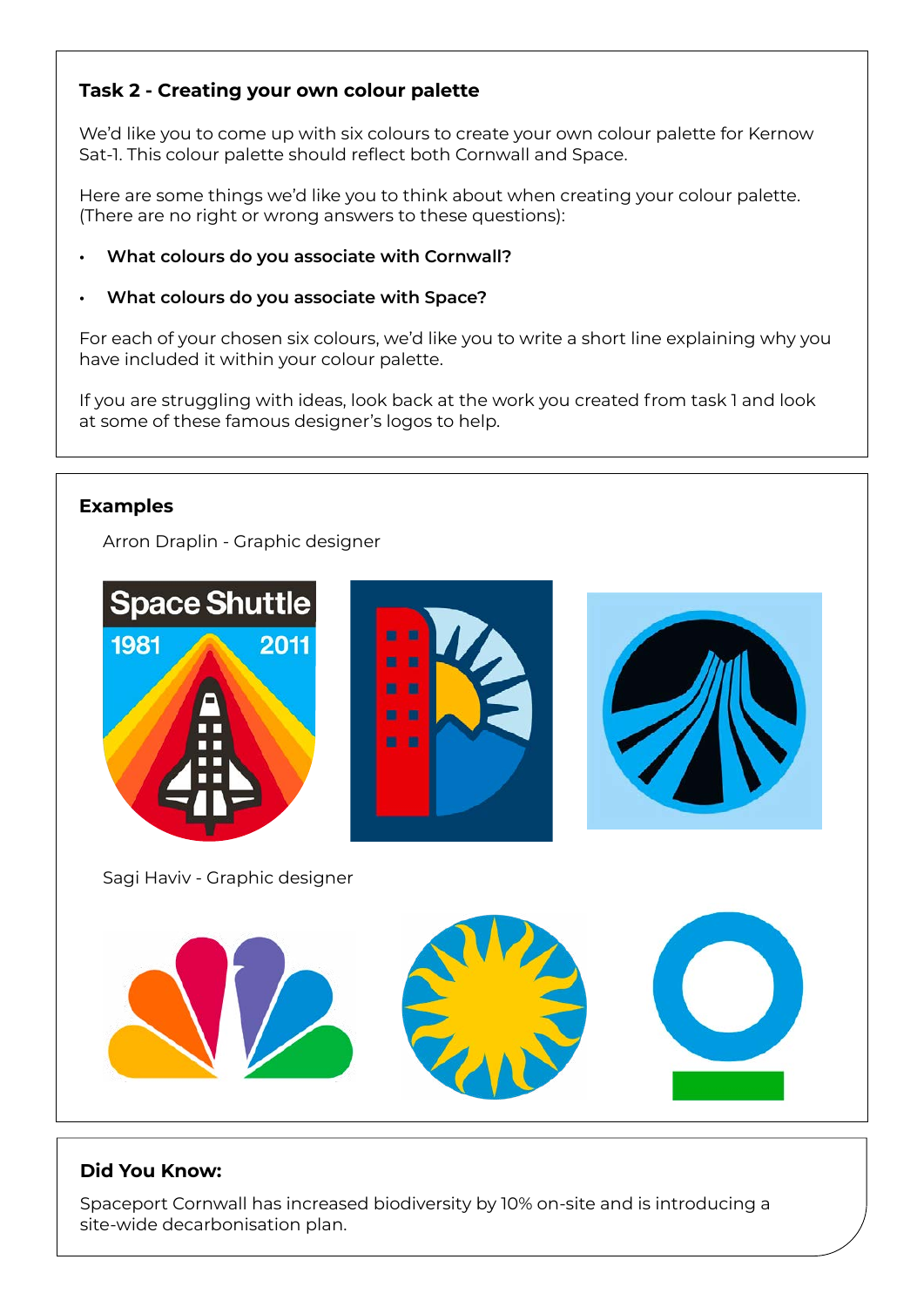# **Get creative!**

Colour in the six circles using paint, don't be afraid to mix colours to create your colour palette. If you are unsure how to mix colours, look back at the colour wheel to help.

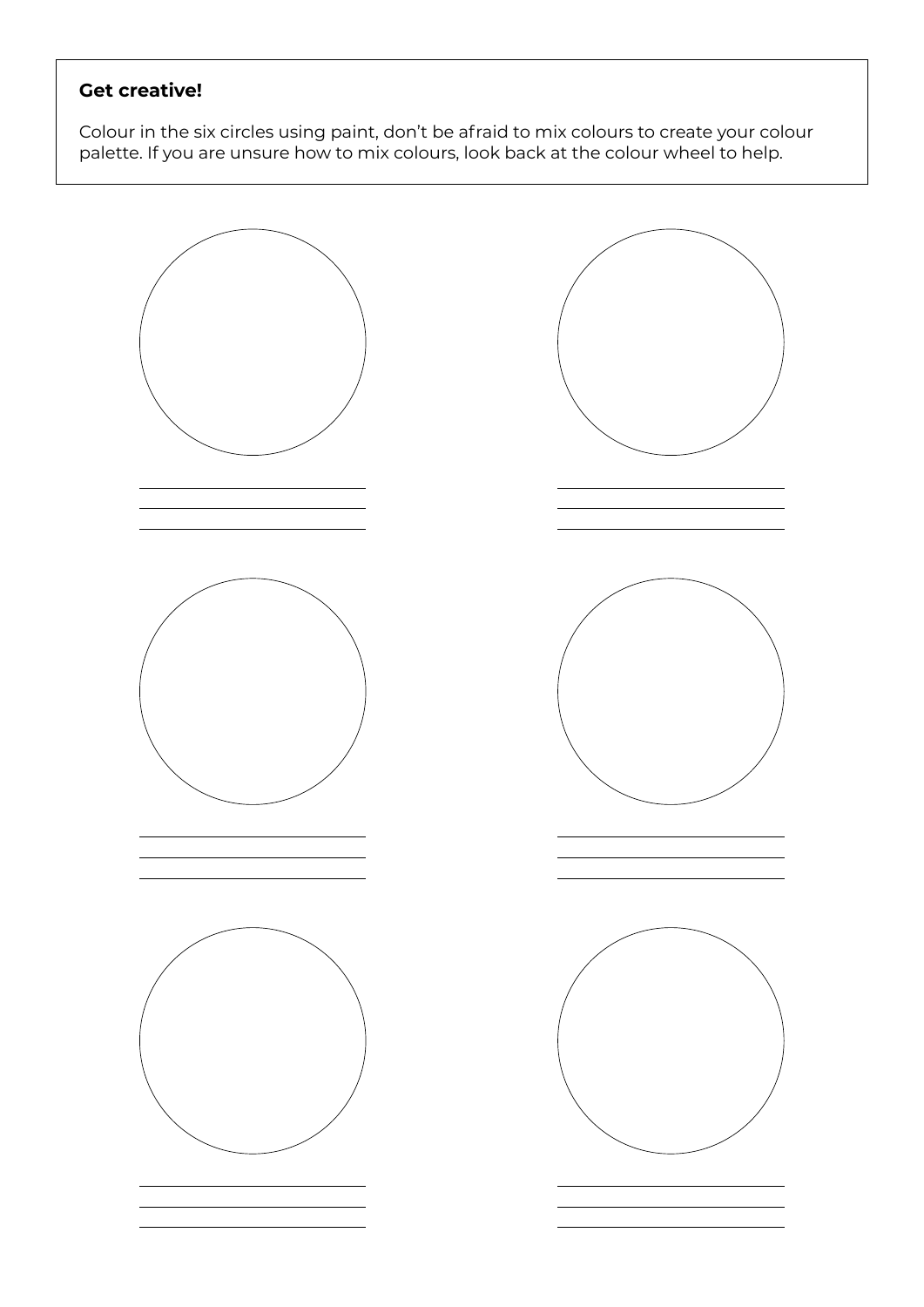## **Task 1 - Combining your work**

Now that you have created your logo and colour palette, we'd like you to bring the two together. Using the space below draw out your logo design again and colour it in using your colour palette.